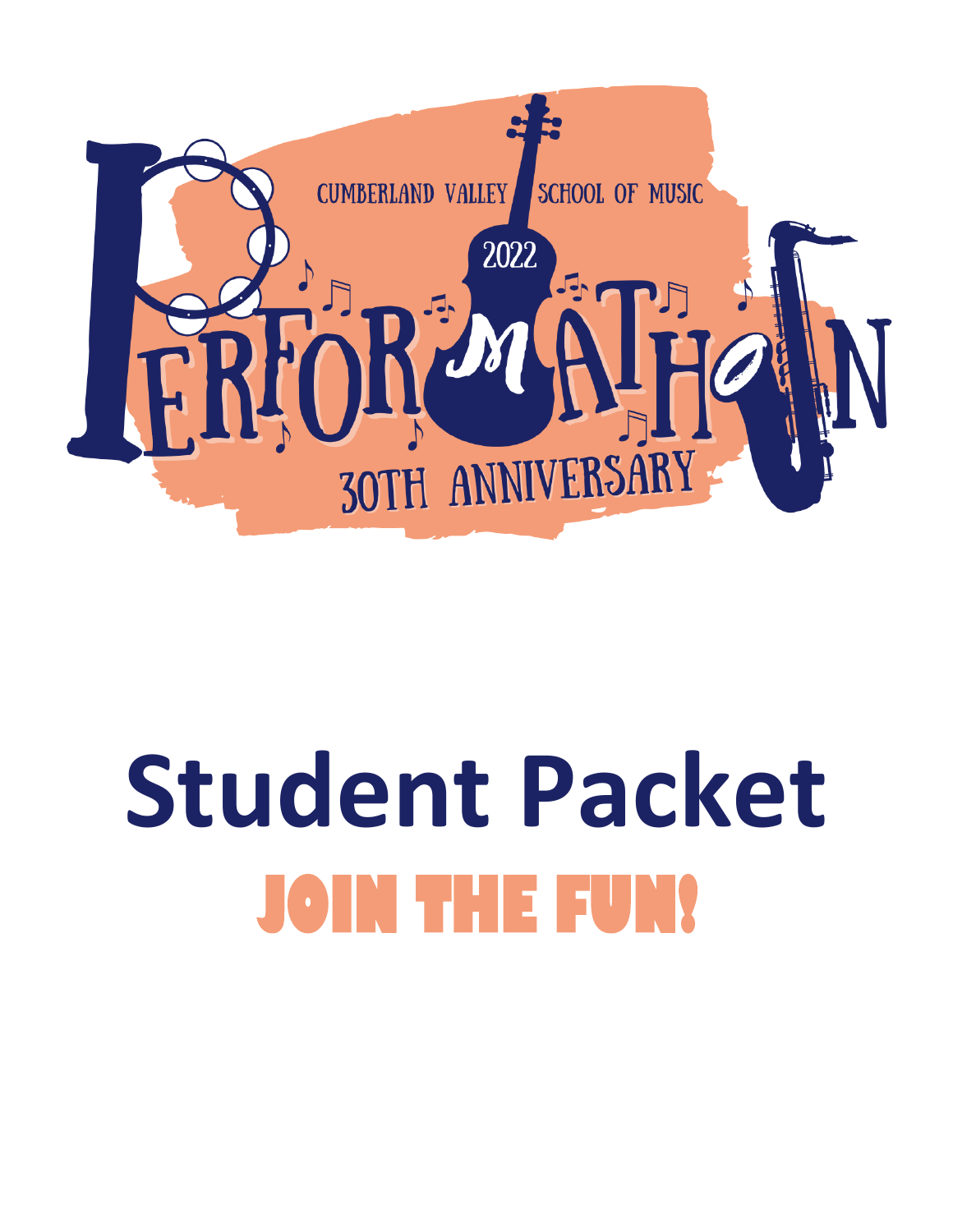## **How to Participate**



#### **How to create your own fundraising page:**

- 1. Visit this website: **<https://cvsmusic.charityproud.org/P2PRegistration/Index/11686>**
- 2. Follow the registration steps (parents may use their contact info)
- 3. Enter a fundraising goal (any amount you want!) and a title for your fundraising page (example: Sally's Performathon Fundraiser 2022)
- 4. Enter a description for your page (example: *Hello friends and family! Sally is raising money for Cumberland Valley School of Music by participating in PERFORMATHON (a marathon recital) on March 20, 2021 from 9 am - 4 pm. Can you help her by making a tax-deductible donation?* (YouTube video is optional)
- 5. Check reCAPTCHA box and click next.
- 6. Select a photo (optional), click UPLOAD and click next. \*\*Please note: your uploaded photo will not appear on your fundraising page until approved by the CVSM web admin.
- 7. Click "complete and clear registration form" and check your email to verify your page!
- 8. SHARE, SHARE, SHARE! Copy and paste the custom URL from the email you received and share it on social media or by email to friends and family!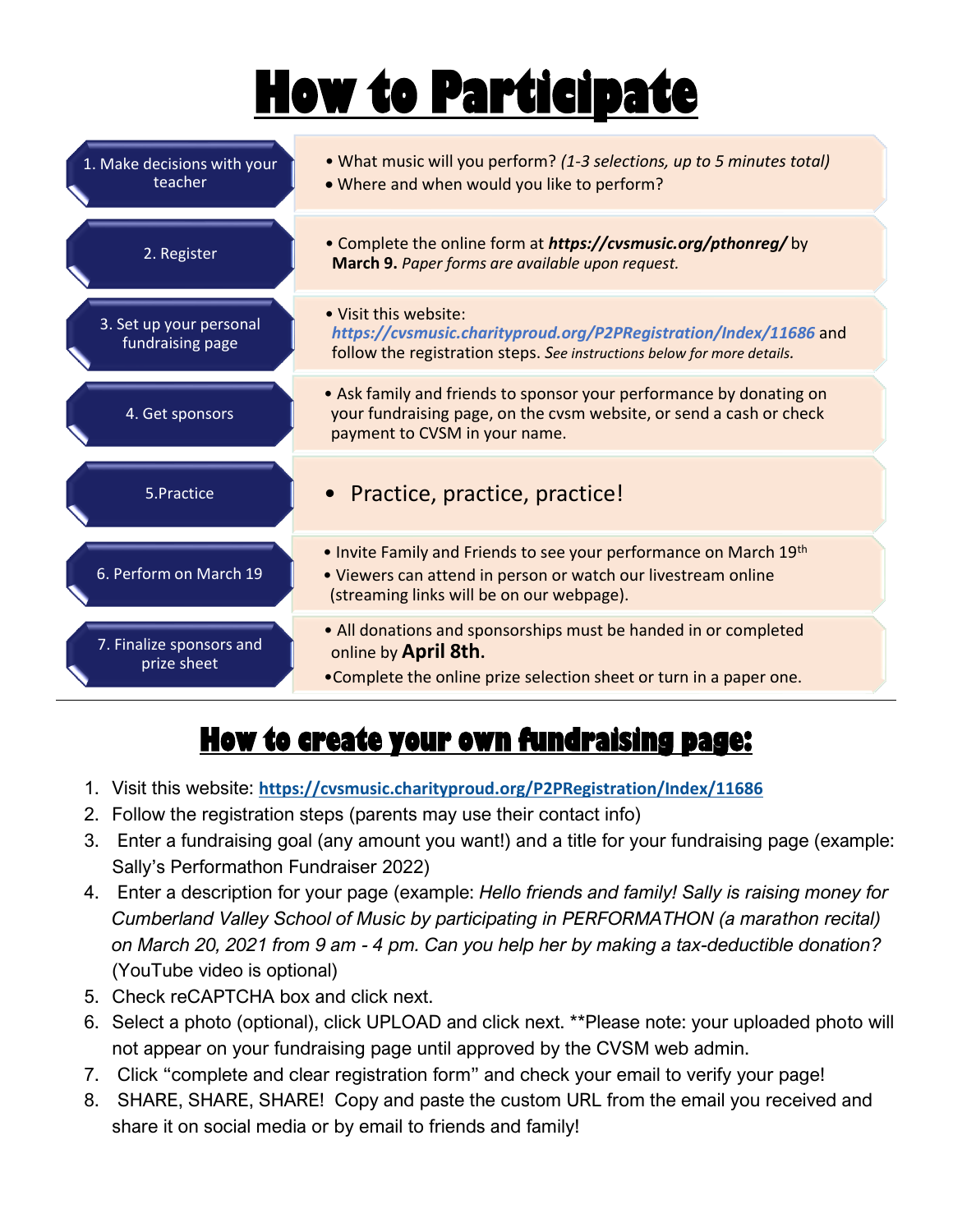### **Performathon 2022 Registration Form**

| T-shirt size: Child _______ or Adult _______                                                                                                                                                    |                     |                                                                                                                                                                                                                                       |                                                                        |  |
|-------------------------------------------------------------------------------------------------------------------------------------------------------------------------------------------------|---------------------|---------------------------------------------------------------------------------------------------------------------------------------------------------------------------------------------------------------------------------------|------------------------------------------------------------------------|--|
|                                                                                                                                                                                                 |                     |                                                                                                                                                                                                                                       |                                                                        |  |
| <b>LOCATION PREFERENCE (please check)</b>                                                                                                                                                       |                     |                                                                                                                                                                                                                                       |                                                                        |  |
| $\Box$ Greencastle, Growing with Music, Main Street (11:30 AM-2:00 PM)<br>$\Box$ Waynesboro, Music Makers, Main Street (2:00 PM-4:00 PM)<br>$\Box$ Streaming on our website and YouTube channel |                     |                                                                                                                                                                                                                                       | $\Box$ Chambersburg, Thomson Chapel, Wilson College (10:00 AM-3:00 PM) |  |
| <b>TIME PREFERENCE</b>                                                                                                                                                                          |                     |                                                                                                                                                                                                                                       |                                                                        |  |
| $\Box$ 10-11 AM<br>$\Box$ 11 AM- 12 PM $\Box$ 1-2 PM $\Box$ 3-4 PM                                                                                                                              |                     |                                                                                                                                                                                                                                       | $\Box$ 12– 1 PM $\Box$ 2-3 PM $\Box$ Virtual submission                |  |
| <b>SELECTION #1</b><br>Instrument_________________                                                                                                                                              | <b>SELECTION #2</b> | Instrument <b>ierte and the control of the control of the control of the control of the control of the control of the control of the control of the control of the control of the control of the control of the control of the co</b> | <b>SELECTION #3</b>                                                    |  |
| Teacher___________________                                                                                                                                                                      |                     | Teacher___________________                                                                                                                                                                                                            | Teacher__________________                                              |  |
| Title_________________________                                                                                                                                                                  |                     | Title_________________________                                                                                                                                                                                                        | Title_________________________                                         |  |
| Composer________________                                                                                                                                                                        |                     | Composer_______________                                                                                                                                                                                                               | Composer_________________                                              |  |
| Length_____________________                                                                                                                                                                     |                     | Length_____________________                                                                                                                                                                                                           | Length_____________________                                            |  |
|                                                                                                                                                                                                 |                     |                                                                                                                                                                                                                                       |                                                                        |  |

#### **DO YOU NEED A CVSM FACULTY ACCOMPANIST? YES NO (Please circle)**

*(If a faculty accompanist is needed please provide a copy of the music with this form)*

**PROVIDING YOUR OWN ACCOMPANIST? Name of accompanist\_\_\_\_\_\_\_\_\_\_\_\_\_\_\_\_\_\_\_\_\_\_\_\_\_\_\_\_\_\_\_\_\_\_**

**If ensemble or band, list all students:**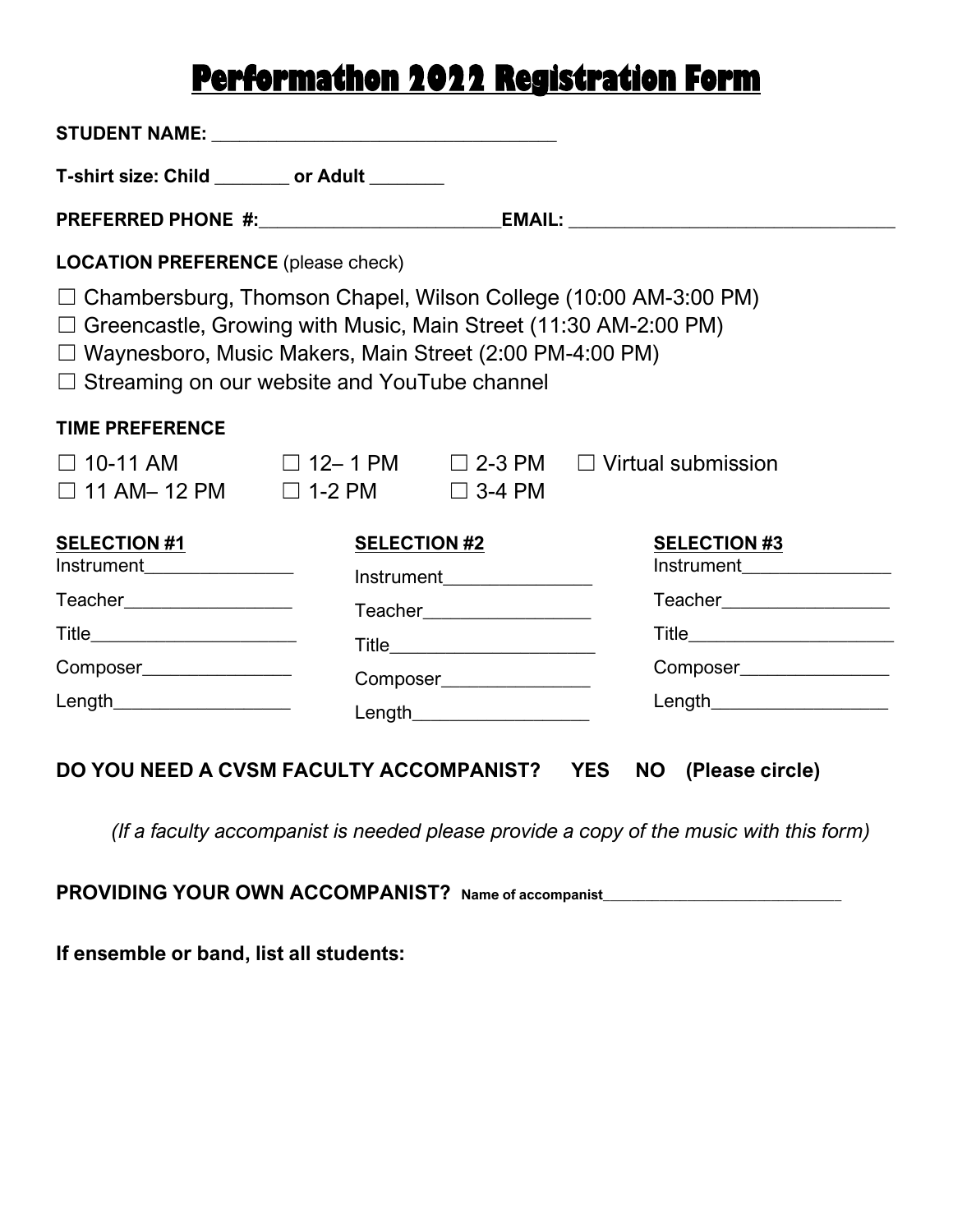#### **Instructions for how to participate virtually:**

**1. Create a video of yourself performing** any length using any device.

**2. Be creative with your performance!** Recruit other family musicians to play with you, turn the pages, or be your audience**.**

**3. Send the video to the CVSM Program Manager no later than March 14<sup>th</sup> to be posted** on the CVSM YouTube channel Performathon playlist.

Options for sharing video: *If you cannot do one of these options, please contact me at [heather@cvsmusic.org](mailto:heather@cvsmusic.org) or 717-261-1220 option 5 to discuss other possibilities.*

- **Google drive**: If you have google drive, you can upload the video there and send me a link or share it with me at [heather@cvsmusic.org](mailto:heather@cvsmusic.org)
- **Drive uploader**: If you do not have your own google drive, you can upload it into my drive by using my drive uploader. Should you want to try this option, please contact me at heather@cvsmusic.org so I can send you a link to it.
- **Facebook:** If you have a Facebook account, you could send it to me via a private message. I am listed as Heather Kline. If you cannot find me, let me know and I can help.

**Dropbox:** If you have a Dropbox, you could share it with me from there.

**Email:** Most email servers will not allow large videos; however, if your file is small enough, you can send it via email. If you have trouble because the file is too large, email me for some help with making your video smaller or finding another option.

**5. Follow the CVSM YouTube Channel Pthon playlist** to see performances shared by our Cumberland Valley School of Music community and share it on your own social media. https://bit.ly/2NsV8WG

**Questions?** Email Heather Kline, CVSM Program Manager at heather@cvsmusic.org.

**We really look forward to seeing your music videos, keeping us all connected and ensuring that music-making will always be available to everyone who seeks it!**